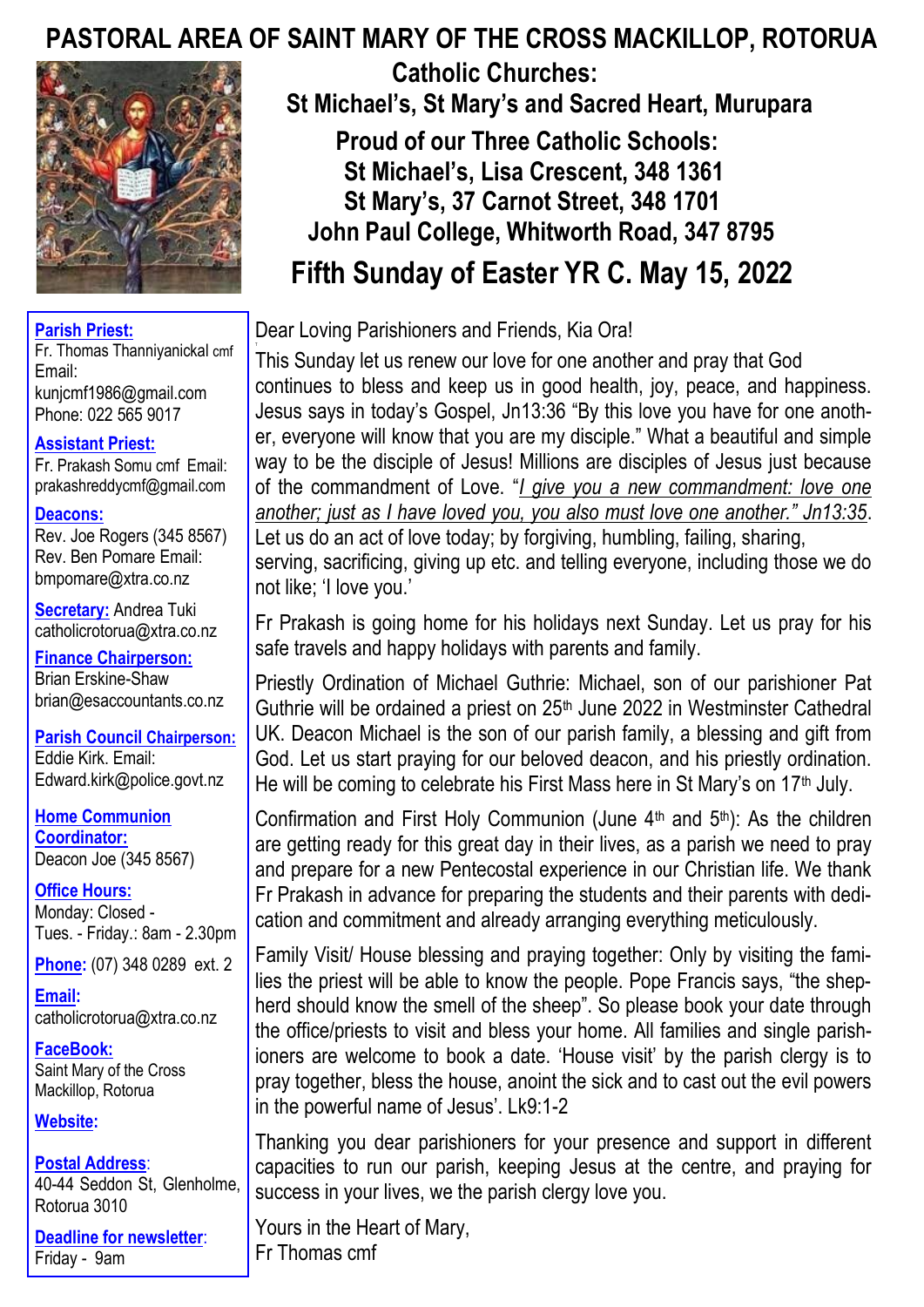| <b>BAPTISM COURSE 2022</b><br><b>St Mary's Church</b><br><b>Sundays</b><br>11.30am | <b>Parents need to contact the Parish</b><br>Office to make an appointment with the $\frac{1}{2}$<br><b>:</b> Parish Priest and also to attend a<br><b>:</b> Baptism Course before having their:<br>$\frac{1}{2}$ child baptised.<br>: The course will be held with Gabrielle :<br>: on the First Thursday of each month, |
|------------------------------------------------------------------------------------|---------------------------------------------------------------------------------------------------------------------------------------------------------------------------------------------------------------------------------------------------------------------------------------------------------------------------|
| <b>St Michael's Church</b><br><b>Sundays</b><br>11.30am                            | 7pm, at St Mary's Church. To attend:<br>you need to register through the Parish:<br>Office, Phone: 07 348 0289 ext. 2 or<br>: Email: catholicrotorua@xtra.co.nz                                                                                                                                                           |

## **HOLY HOUR**

Wednesday Mornings at St Mary's 11am, followed by Benediction.



#### **Tenã koutou katoa**

**I** am looking for someone to record our Maori Hymns and put them onto a CD please. Deacon Ben, phone: 027 471 3166

#### **HOME ROSARY**

For Our Lady's month of May Holy Rosary every Thursday, 7.30pm at Kilkelly's, 13 Jervis Street. All are welcome.

#### **COMMON GOOD FOUNDATION A.G.M.**

The 2022 A.G.M. of the Common Good Foundation will be held on Tuesday 24th May 2022 at 6.30pm at the Cathedral of the Blessed Virgin Mary, Hamilton. All are welcome to attend. To register your interest, please email: admin@commongood.org.nz

#### **CHRISTIAN MEDITATION**

Hospital Chapel on Tuesdays 4.30 pm. Contact Damian: 022 068 6506



## **SCHOOL NEWS**

### **ST. MARY'S PRIMARY**

This term the children across all levels will be learning about parables Jesus taught, and the messages he shared with his followers.

Teachers will be sharing Bible stories with children and discussing

**I** how Jesus taught through his actions. We use the teachings of

Jesus to show us how to live our lives and share with the children

**h** how they can follow in the footsteps of Jesus at home, at school and in the **V** wider community.

Our teaching RE team attended Professional Development on Thursday with fellow catholic schools across our Hamilton Diocese. We worked collaboratively with other teachers looking at how we can implement the new RE curriculum *Tō Tātaou Whakapono - Our Faith* into our school.

*Sara Mines & Lorna Dobson* - Directors of Religious Studies

*David Macmillan* - Principal

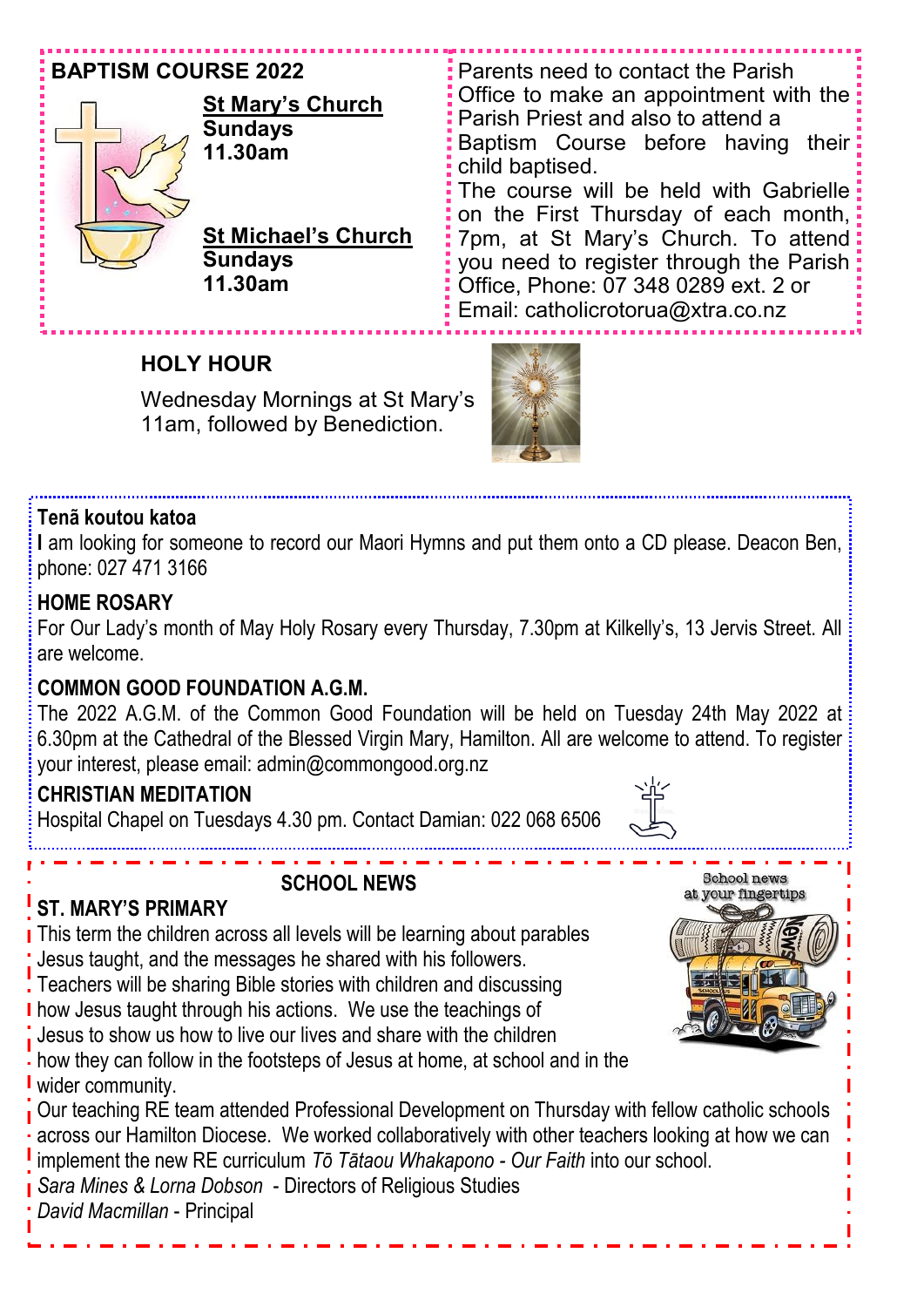# **PLEASE REMEMBER TO TURN ALL CELLPHONES OFF BEFORE MASS**

# **SAINTS DAYS 15th May to 21st May 2022**

 18th May: St. John 1 20th May: St. Bernardine of Siena 21st May: St. Christopher Magallanes & Companions









**Catholic Underground | May-21** The Catholic Youth Office presents Catholic Underground: a night of worship and creative expression for young adults aged 18-35. Join us at Panama Square on Saturday May 21st, kicking off with some powerful worship at 7pm, followed at 8pm by an epic creative showcase of some of our local talent. Enjoy a grazing table & some drinks provided. Or bring your favourite bevvy! For more information contact Juanita: juanitar@cdh.org.nz or Danielle: [daniellem@cdh.org.nz](mailto:daniellem@cdh.org.nz)

### **Silent Directed Retreats in 2022**

A silent directed retreat consists of individual spiritual direction each day (roughly 20 to 30 mins). Retreatants will be directed by either Fr Carl Telford SM or Fr John Jolliffe SM.

The remainder of the day is at your disposal for prayer / spiritual reading / relaxation / leisure. These retreats are fully catered and each private room has its own ensuite. Cost - \$118 fee for a weekend retreat (weekday retreats also available) - payable by Credit Card. If the fee is unaffordable use the discount codes FULL or HALF to receive the same discount.

Visit **[cdh.org.nz/events](http://cdh.org.nz/events)** to register.

### **Weekend Retreats:**

June 10 - 12, September 9 -11, November 18-20.

**Weekday Retreats:**  September [12 -1](http://events.constantcontact.com/register/event?llr=o7lldb6ab&oeidk=a07ej1ytwj117afae5a)7. November 21 - 24.